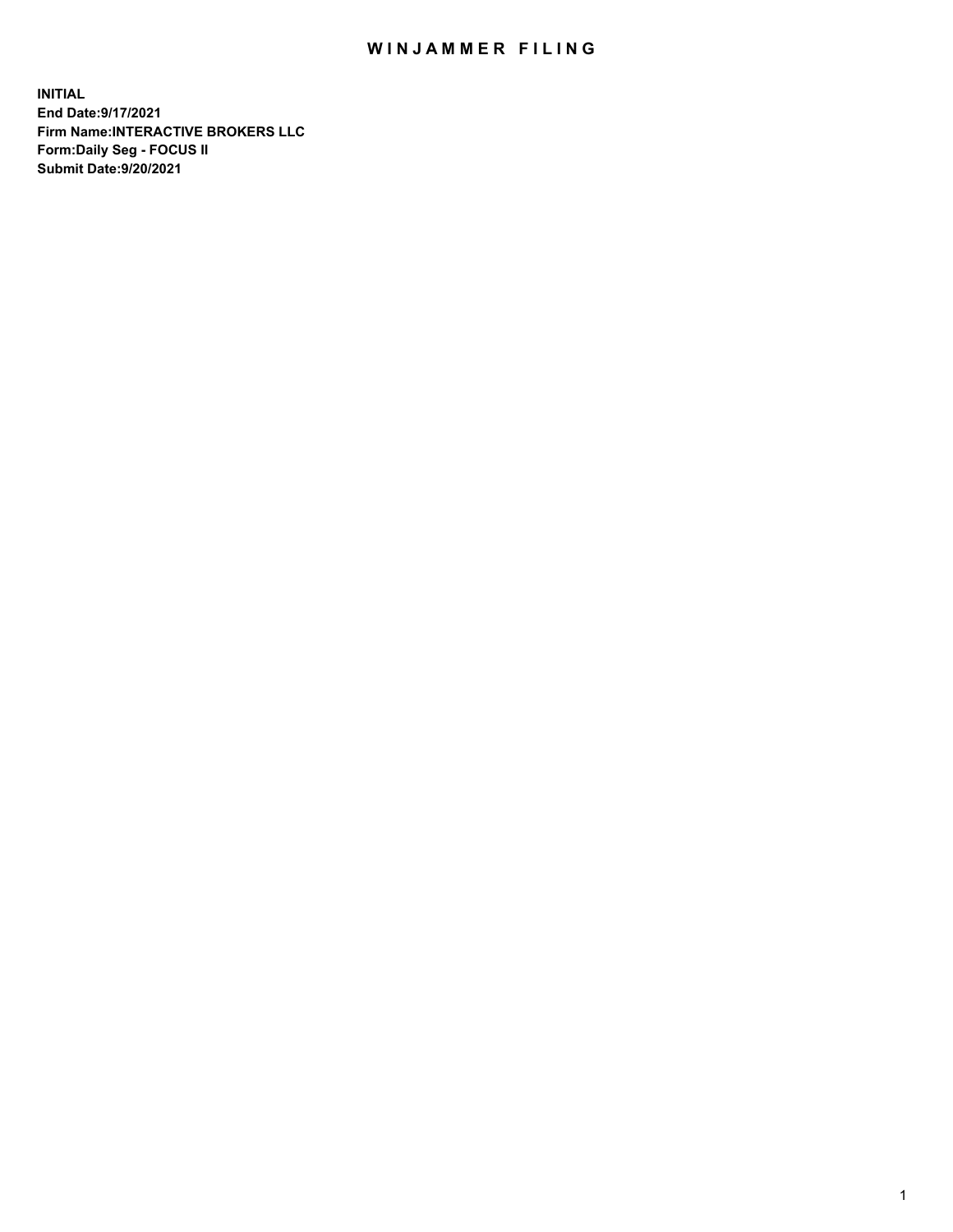**INITIAL End Date:9/17/2021 Firm Name:INTERACTIVE BROKERS LLC Form:Daily Seg - FOCUS II Submit Date:9/20/2021 Daily Segregation - Cover Page**

| Name of Company                                                                                                                                                                                                                                                                                                                | <b>INTERACTIVE BROKERS LLC</b>                                                                 |  |
|--------------------------------------------------------------------------------------------------------------------------------------------------------------------------------------------------------------------------------------------------------------------------------------------------------------------------------|------------------------------------------------------------------------------------------------|--|
| <b>Contact Name</b>                                                                                                                                                                                                                                                                                                            | <b>James Menicucci</b>                                                                         |  |
| <b>Contact Phone Number</b>                                                                                                                                                                                                                                                                                                    | 203-618-8085                                                                                   |  |
| <b>Contact Email Address</b>                                                                                                                                                                                                                                                                                                   | jmenicucci@interactivebrokers.c<br>om                                                          |  |
| FCM's Customer Segregated Funds Residual Interest Target (choose one):<br>a. Minimum dollar amount: ; or<br>b. Minimum percentage of customer segregated funds required:% ; or<br>c. Dollar amount range between: and; or<br>d. Percentage range of customer segregated funds required between:% and%.                         | $\overline{\mathbf{0}}$<br>$\overline{\mathbf{0}}$<br>155,000,000 245,000,000<br>00            |  |
| FCM's Customer Secured Amount Funds Residual Interest Target (choose one):<br>a. Minimum dollar amount: ; or<br>b. Minimum percentage of customer secured funds required:% ; or<br>c. Dollar amount range between: and; or<br>d. Percentage range of customer secured funds required between:% and%.                           | $\overline{\mathbf{0}}$<br>$\overline{\mathbf{0}}$<br>80,000,000 120,000,000<br>0 <sub>0</sub> |  |
| FCM's Cleared Swaps Customer Collateral Residual Interest Target (choose one):<br>a. Minimum dollar amount: ; or<br>b. Minimum percentage of cleared swaps customer collateral required:% ; or<br>c. Dollar amount range between: and; or<br>d. Percentage range of cleared swaps customer collateral required between:% and%. | $\overline{\mathbf{0}}$<br><u>0</u><br>0 <sub>0</sub><br>0 <sub>0</sub>                        |  |

Attach supporting documents CH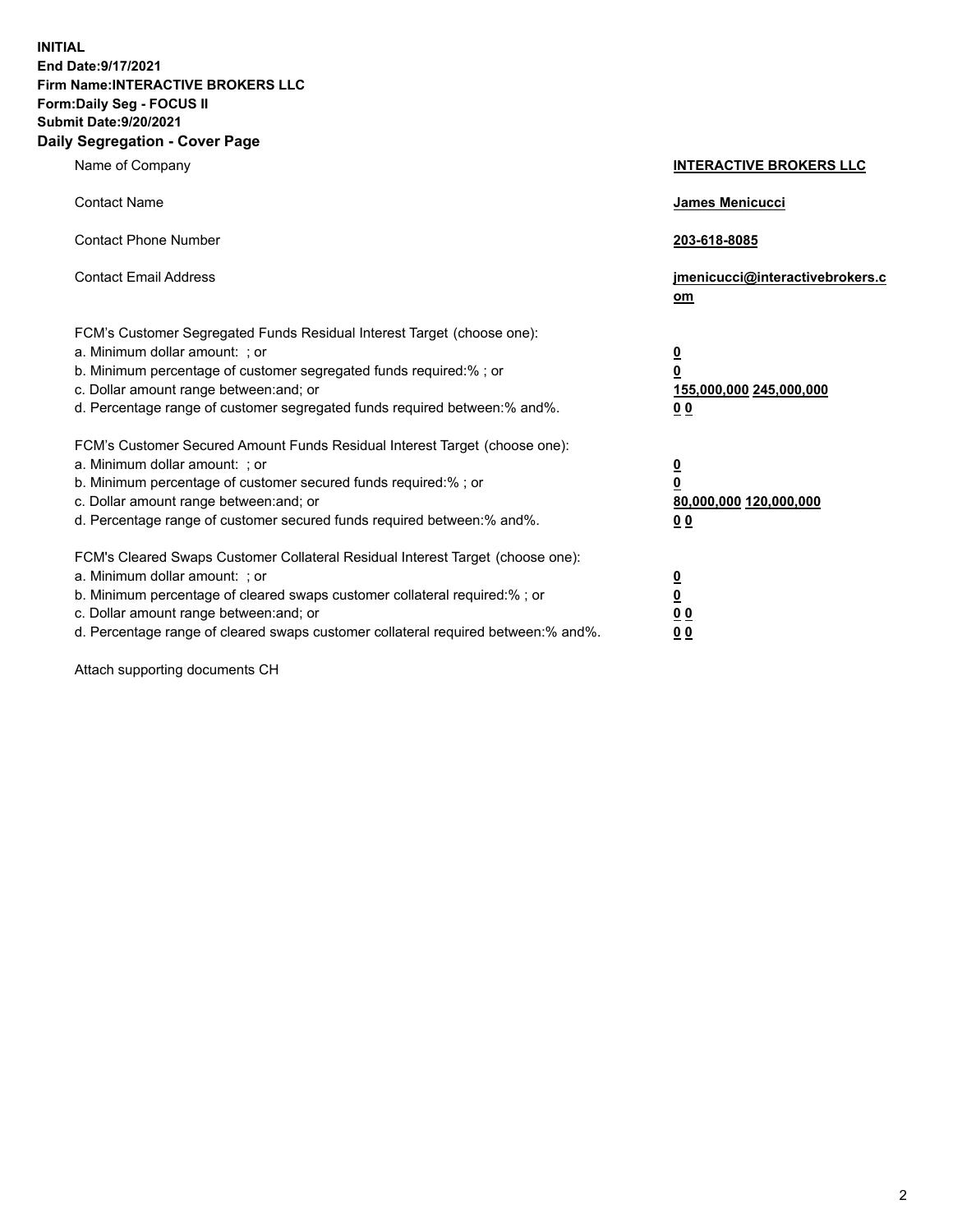**INITIAL End Date:9/17/2021 Firm Name:INTERACTIVE BROKERS LLC Form:Daily Seg - FOCUS II Submit Date:9/20/2021 Daily Segregation - Secured Amounts**

## Foreign Futures and Foreign Options Secured Amounts Amount required to be set aside pursuant to law, rule or regulation of a foreign government or a rule of a self-regulatory organization authorized thereunder **0** [7305] 1. Net ledger balance - Foreign Futures and Foreign Option Trading - All Customers A. Cash **505,026,221** [7315] B. Securities (at market) **0** [7317] 2. Net unrealized profit (loss) in open futures contracts traded on a foreign board of trade **51,548** [7325] 3. Exchange traded options a. Market value of open option contracts purchased on a foreign board of trade **166,461** [7335] b. Market value of open contracts granted (sold) on a foreign board of trade **-5,496** [7337] 4. Net equity (deficit) (add lines 1. 2. and 3.) **505,238,734** [7345] 5. Account liquidating to a deficit and account with a debit balances - gross amount **5,720** [7351] Less: amount offset by customer owned securities **0** [7352] **5,720** [7354] 6. Amount required to be set aside as the secured amount - Net Liquidating Equity Method (add lines 4 and 5) **505,244,454** [7355] 7. Greater of amount required to be set aside pursuant to foreign jurisdiction (above) or line 6. **505,244,454** [7360] FUNDS DEPOSITED IN SEPARATE REGULATION 30.7 ACCOUNTS 1. Cash in banks A. Banks located in the United States **131,126,976** [7500] B. Other banks qualified under Regulation 30.7 **0** [7520] **131,126,976** [7530] 2. Securities A. In safekeeping with banks located in the United States **270,979,820** [7540] B. In safekeeping with other banks qualified under Regulation 30.7 **0** [7560] **270,979,820** [7570] 3. Equities with registered futures commission merchants A. Cash **0** [7580] B. Securities **0** [7590] C. Unrealized gain (loss) on open futures contracts **0** [7600] D. Value of long option contracts **0** [7610] E. Value of short option contracts **0** [7615] **0** [7620] 4. Amounts held by clearing organizations of foreign boards of trade A. Cash **0** [7640] B. Securities **0** [7650] C. Amount due to (from) clearing organization - daily variation **0** [7660] D. Value of long option contracts **0** [7670] E. Value of short option contracts **0** [7675] **0** [7680] 5. Amounts held by members of foreign boards of trade A. Cash **237,160,005** [7700] B. Securities **0** [7710] C. Unrealized gain (loss) on open futures contracts **-3,333,308** [7720] D. Value of long option contracts **166,461** [7730] E. Value of short option contracts **-5,496** [7735] **233,987,662** [7740] 6. Amounts with other depositories designated by a foreign board of trade **0** [7760] 7. Segregated funds on hand **0** [7765] 8. Total funds in separate section 30.7 accounts **636,094,458** [7770] 9. Excess (deficiency) Set Aside for Secured Amount (subtract line 7 Secured Statement Page 1 from Line 8) **130,850,004** [7380] 10. Management Target Amount for Excess funds in separate section 30.7 accounts **80,000,000** [7780] 11. Excess (deficiency) funds in separate 30.7 accounts over (under) Management Target **50,850,004** [7785]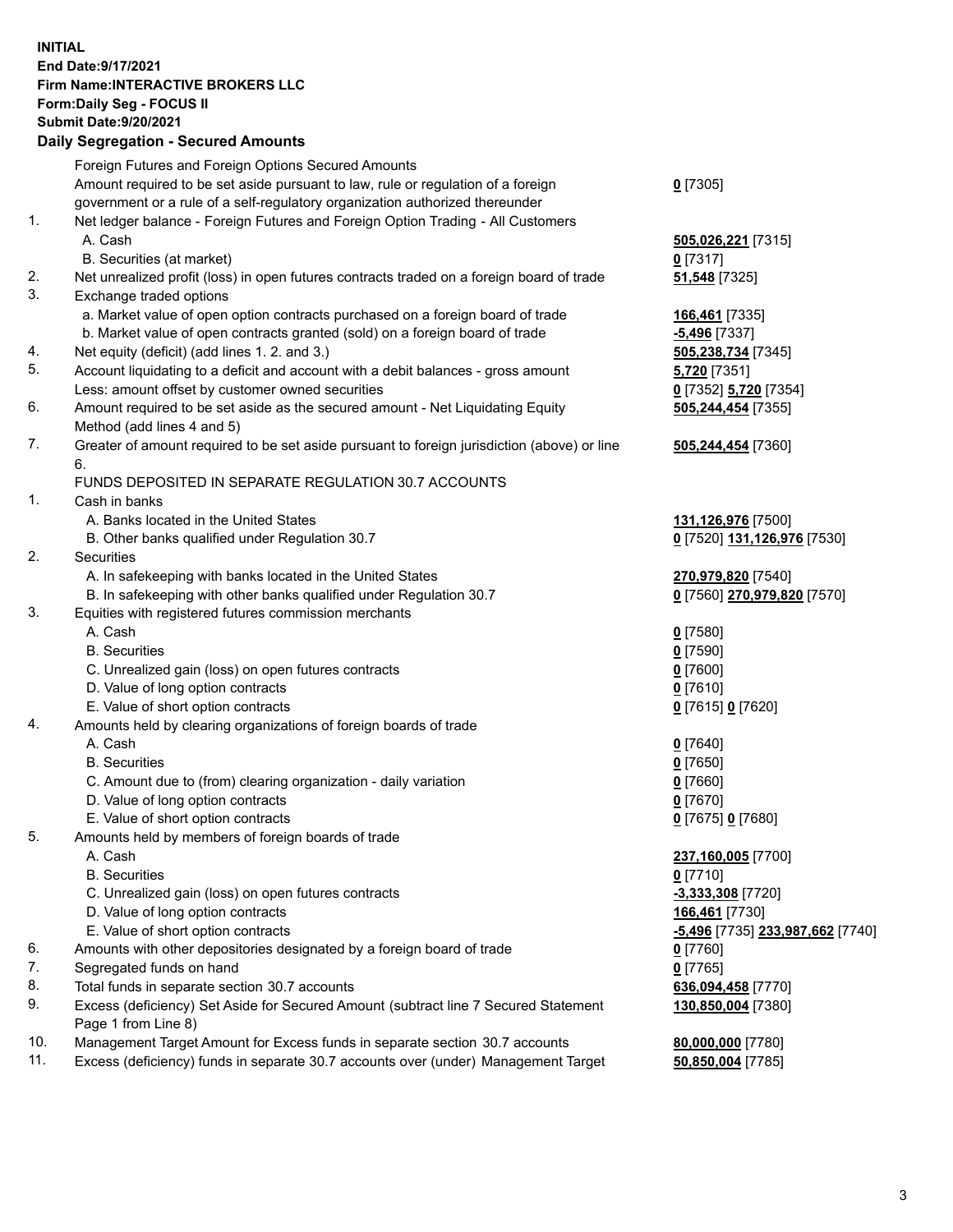**INITIAL End Date:9/17/2021 Firm Name:INTERACTIVE BROKERS LLC Form:Daily Seg - FOCUS II Submit Date:9/20/2021 Daily Segregation - Segregation Statement** SEGREGATION REQUIREMENTS(Section 4d(2) of the CEAct) 1. Net ledger balance A. Cash **6,839,832,922** [7010] B. Securities (at market) **0** [7020] 2. Net unrealized profit (loss) in open futures contracts traded on a contract market **102,898,858** [7030] 3. Exchange traded options A. Add market value of open option contracts purchased on a contract market **333,545,580** [7032] B. Deduct market value of open option contracts granted (sold) on a contract market **-273,480,813** [7033] 4. Net equity (deficit) (add lines 1, 2 and 3) **7,002,796,547** [7040] 5. Accounts liquidating to a deficit and accounts with debit balances - gross amount **1,240,543** [7045] Less: amount offset by customer securities **0** [7047] **1,240,543** [7050] 6. Amount required to be segregated (add lines 4 and 5) **7,004,037,090** [7060] FUNDS IN SEGREGATED ACCOUNTS 7. Deposited in segregated funds bank accounts A. Cash **1,529,177,589** [7070] B. Securities representing investments of customers' funds (at market) **3,269,789,900** [7080] C. Securities held for particular customers or option customers in lieu of cash (at market) **0** [7090] 8. Margins on deposit with derivatives clearing organizations of contract markets A. Cash **1,985,685,132** [7100] B. Securities representing investments of customers' funds (at market) **380,548,884** [7110] C. Securities held for particular customers or option customers in lieu of cash (at market) **0** [7120] 9. Net settlement from (to) derivatives clearing organizations of contract markets **-19,316,134** [7130] 10. Exchange traded options A. Value of open long option contracts **333,448,356** [7132] B. Value of open short option contracts **-273,414,678** [7133] 11. Net equities with other FCMs A. Net liquidating equity **0** [7140] B. Securities representing investments of customers' funds (at market) **0** [7160] C. Securities held for particular customers or option customers in lieu of cash (at market) **0** [7170] 12. Segregated funds on hand **0** [7150] 13. Total amount in segregation (add lines 7 through 12) **7,205,919,049** [7180] 14. Excess (deficiency) funds in segregation (subtract line 6 from line 13) **201,881,959** [7190] 15. Management Target Amount for Excess funds in segregation **155,000,000** [7194] 16. Excess (deficiency) funds in segregation over (under) Management Target Amount **46,881,959** [7198]

Excess